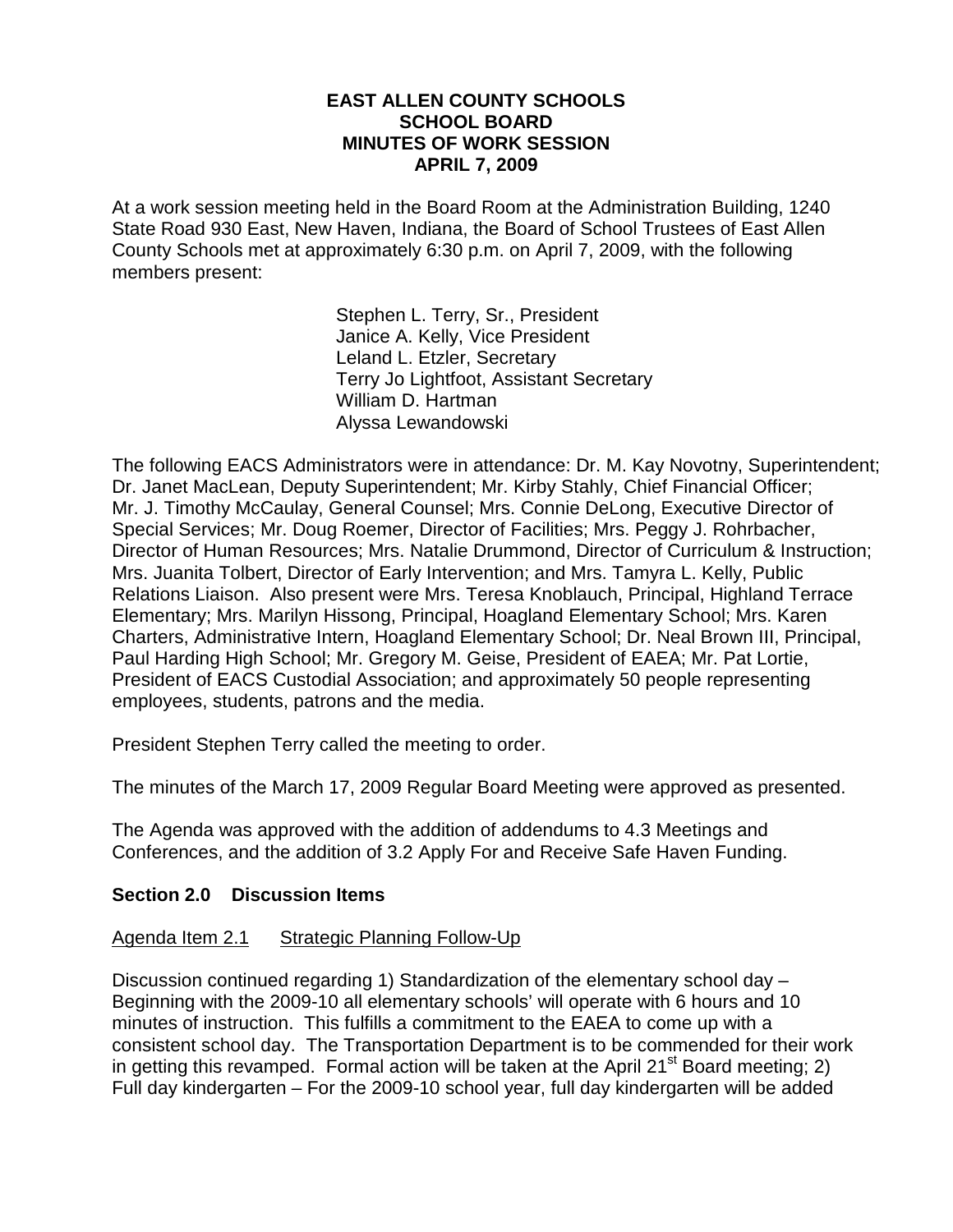at Highland Terrace and Harlan Elementary Schools. It is also intended that full day kindergarten will be added to Cedarville Elementary School for the 2010-11 school year; and 3) Middle school programming – Dr. Novotny gave a brief overview of the two options which were presented by Deputy Superintendent Jan MacLean at previous Board meetings. Mr. Hartman stated that he can't support having three middle schools and three high schools. Vice President Janice Kelly responded that we cannot keep things the way they currently are. President Terry feels strongly about hearing from the community on this issue.

# Agenda Item 2.2 Feasibility Study – Priorities & Next Steps for the District

Discussion continued as to what the Board believes the next steps for the District should be in light of the recent feasibility studies that were conducted. It is becoming clear that a referendum(s) is probably necessary to support our buildings and programs. After much discussion, it was decided that Dr. Novotny will bring her recommendations to the Board at the April 21<sup>st</sup> Board meeting. A community meeting(s) will take place in May.

## Agenda Item 2.3 Open Discussion of Issues of Interest to the Board

The Board routinely discusses topics of interest regarding education and Board governance during this segment of the agenda.

## **Section 3.0 Information Items**

Dr. Novotny announced that the CANstruction event will take place at Glenbrook Mall April  $17<sup>th</sup>$  – April 25<sup>th</sup> to view the structures. Four of our high schools will be participating. After the event all of the canned goods are given to local food banks.

Secretary Leland Etzler remarked that he had attended the recognition ceremony for fifteen Heritage Jr./Sr. High School students who participated in the 4-week long diversity Study Circles. He commended HEHS principal Chris Hissong and Public Relations Liaison Tamyra Kelly for their efforts. HEHS student Leslie Ryan, a participant in these most recent Study Circles, shared what a positive experience it was for her and the other involved.

Regarding Administrative Policy 2170 (specifically sick days for administrators) Mrs. Lightfoot would like administrators to get the same number of sick days as teachers get.

Ms. Lewandowski suggested that the new Energy Specialist position be put on hold for now. Vice President Kelly agreed.

The following information was given to the Board, with formal action recommended for the April 21, 2009 Board meeting:

- Revised and New Administrative Policies: -2170 – Administrator Compensation and Benefits (Sections 11 and 13 only) -2170.11 – Insurance (Section 2 only) -3416 – NEW - Energy Conservation and Building Temperature Control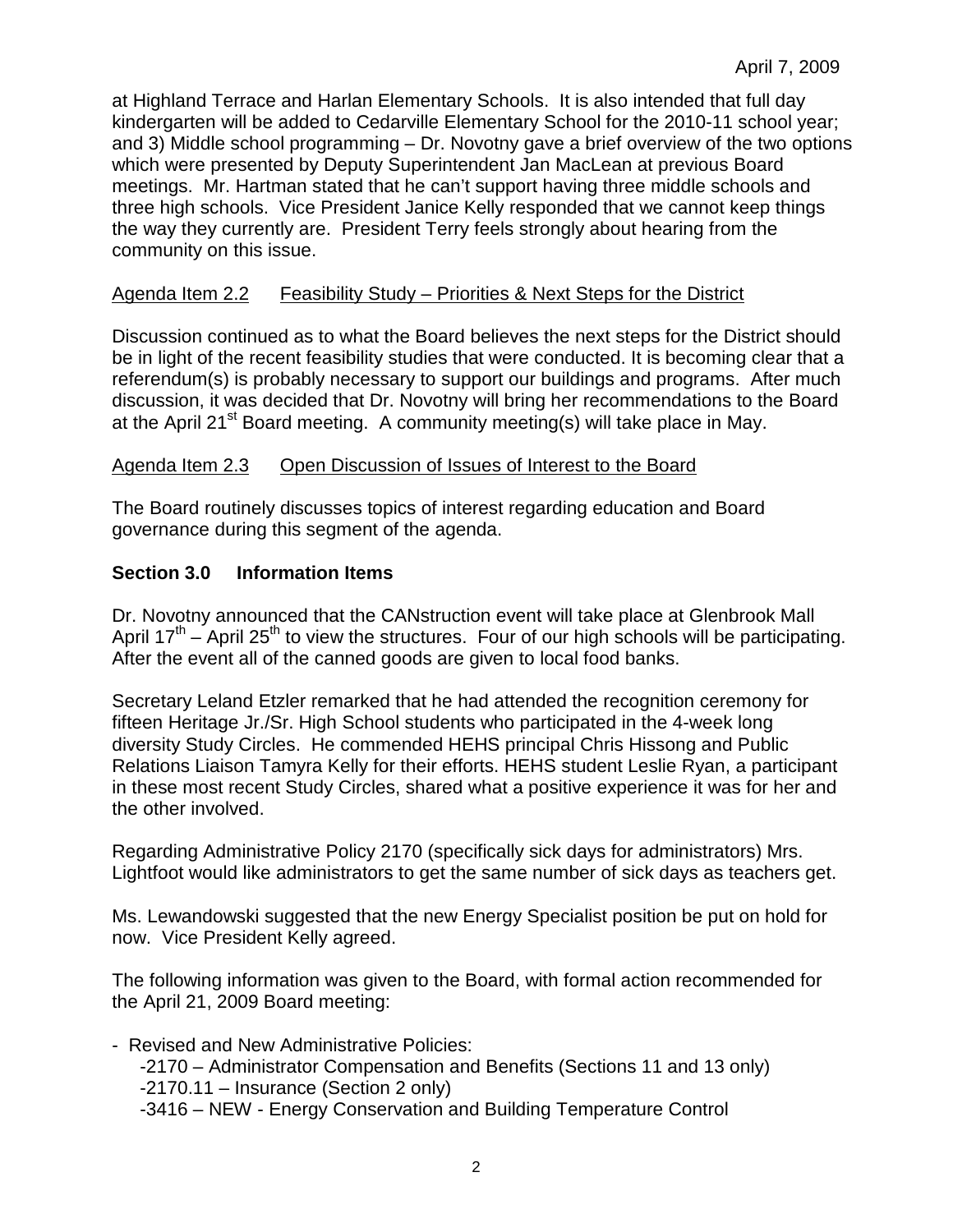- -3545 Transportation Bus
- -3548 Student Fee Fund
- -3548.5 Collection & Refunding of Educational Materials Fees
- -4104 NEW Employee Cell Phone Cash Allowances
- -4142 Payroll-Schedule/Deductions/Direct Deposit
- -4214 Miscellaneous Support Personnel & Job Description for EACS Energy Specialist (New Position)
- -6122.2 Postsecondary Enrollment Program
- Textbook Adoption Social Studies (K-12)
- Resolution Re: Procurement Card Rebates
- Resolution Re: Administrator Pay Freeze
- EACS and Indiana University Research Agreement
- Apply For and Receive Safe Haven Funding

## **Section 4.0 Consent Items**

Vice President Janice Kelly moved to approve the consent items with addendums as presented. Secretary Leland Etzler seconded the motion and it passed unanimously. The following consent items were approved:

- 4.1 Approval of vendor claims: 251172-251526 totaling \$467,233.14.
- 4.2 Approval of the following job shares for the 2009-10 school year according to the current Collective Bargaining Agreement between the East Allen County Schools Board of School Trustees and the East Allen Educator's Association:

School Teacher Pair

| <b>JULIUUL</b>                     | Teacher Fall                   |
|------------------------------------|--------------------------------|
| Highland Terrace Elementary School | Kristy Reimschisel/Tracey Wahl |
| Leo Elementary School              | Carrie Shappell/Amber Stayton  |
| Woodburn Elementary School         | Elizabeth Bokhart/Laura Snyder |

 Acceptance of resignation of Ms. Lenanne Miller, paraprofessional at Leo Jr./Sr. High School, effective April 6, 2009.

Acceptance of resignation of Ms. Estrella Raggio, Spanish teacher at Leo Jr./Sr. High School, effective at the end of the 2008-09 school year.

Acceptance of resignation of Mrs. Lisa Miller, teacher at Monroeville Elementary School, effective at the end of the 2008-09 school year.

Acceptance of resignation of Mrs. Karen Heimann, East Allen County Schools' district occupational therapist, effective at the end of the 2008-09 school year.

 Approval of assignment of Mrs. Karen Charters, currently the Administrative Intern at Hoagland Elementary School, as half-time Principal and half-time resource at Monroeville Elementary School, beginning with the 2009-2010 school year.